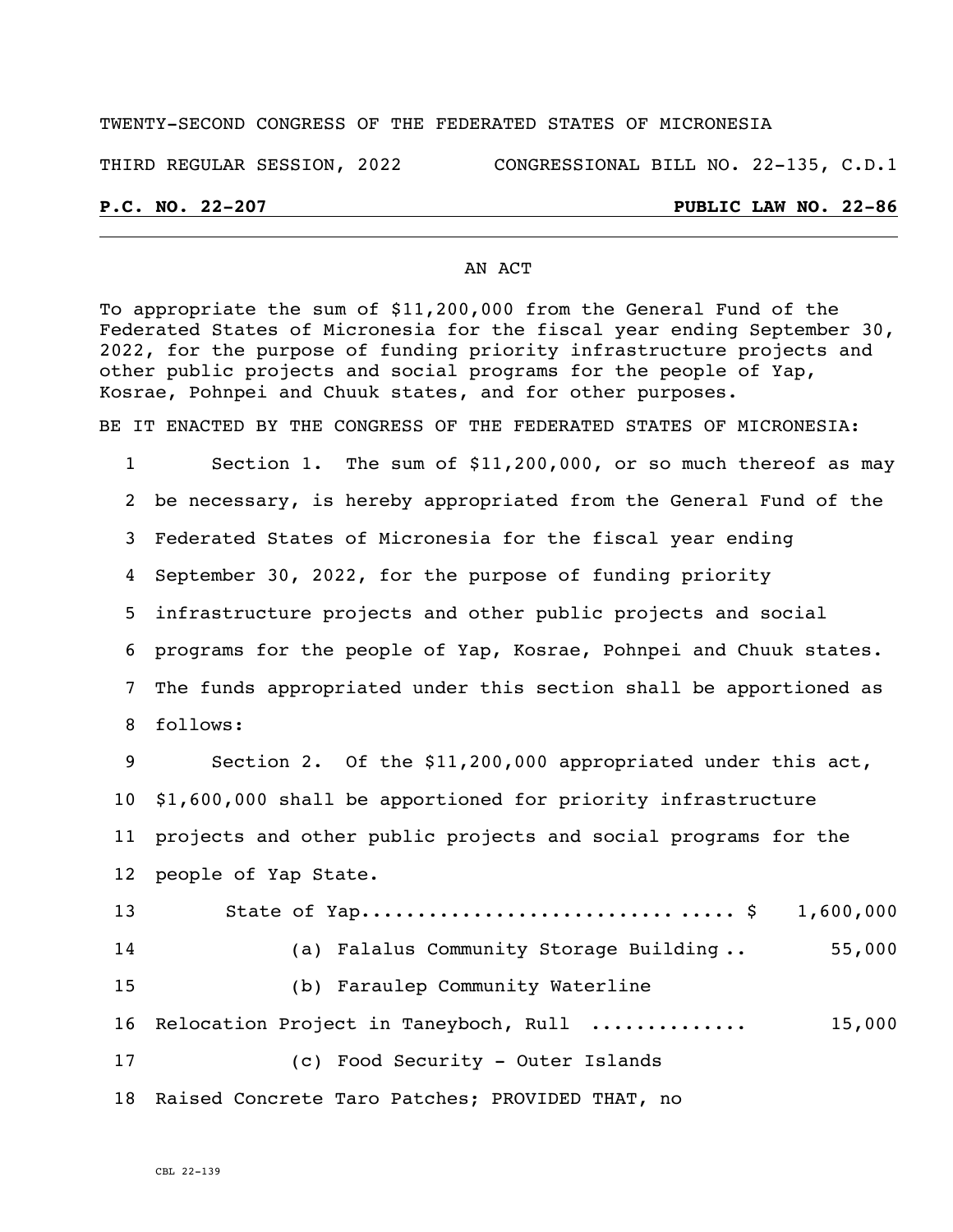| 1               | funds shall be expended until the project is matched               |
|-----------------|--------------------------------------------------------------------|
| 2               | by the Yap State Government  \$<br>200,000                         |
| $\mathbf{3}$    | (d) Leng, Gagil Women's Center Renovation                          |
| 4               | and Improvement Project<br>112,000                                 |
| 5               | (e) Riken, Gagil Typhoon Shelter/                                  |
| 6               | Multipurpose Building Project<br>130,000                           |
| $\overline{7}$  | (f) Ronuw, Fanif Community Water                                   |
| 8               | 130,000                                                            |
| 9               | (g) Rull Municipality, Ayen Men's House                            |
| 10 <sub>1</sub> | 170,000                                                            |
| 11              | (h) Tomil Municipal Center Renovation                              |
| 12 <sup>°</sup> | 120,000<br>and Improvement Project                                 |
| 13              | (i) Wottegai Community Center                                      |
| 14              | 10,000<br>Renovation Project                                       |
| 15              | (j) Yap CAP Community Projects Matching Fund<br>130,000            |
| 16              | (k) Yap Congressional Delegation Office                            |
| 17              | Relocation and Land Acquisition<br>350,000                         |
| 18              | (1) Yap State Scholarship Program                                  |
| 19              | Supplemental/Financial Assistance for Yapese Students              |
| 20              | in Post-Secondary Institutions with Outstanding Tuition<br>130,000 |
| 21              | (m) Yinuf, Rull Community Water Access Project 48,000              |
| 22              | Section 3. Of the \$11,200,000 appropriated under this act,        |
| 23              | \$1,600,000 shall be apportioned for priority infrastructure       |
| 24              | projects and other public projects and social programs for the     |
| 25              | people of Kosrae State.                                            |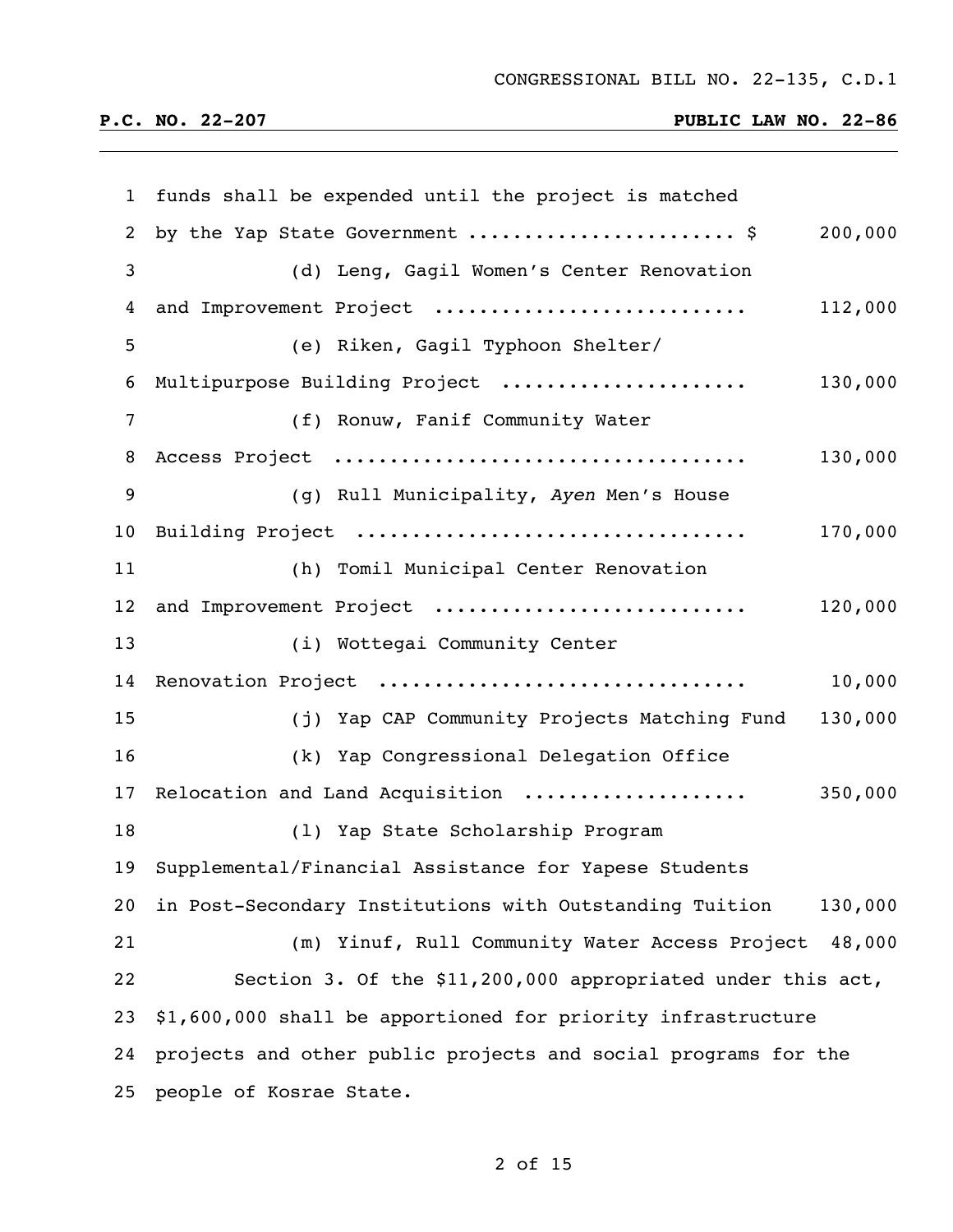| $\mathbf{1}$   | State of Kosrae  \$ 1,600,000                |         |
|----------------|----------------------------------------------|---------|
| $\overline{2}$ |                                              | 800,000 |
| 3              | (a) Cellphone Tower                          | 65,000  |
| 4              | (b) Fire Truck tires (Kosrae Port Authority) | 52,000  |
| 5              | (c) Emergency medical referral and           |         |
| 6              | other related costs                          | 70,000  |
| $\overline{7}$ | (d) Fishing project                          | 50,000  |
| 8              | (e) Low Income home improvement/renovation   | 71,000  |
| 9              | (f) Kosrae Women Organization                | 50,000  |
| 10             | (g) Kosrae State Government subsidy          | 200,000 |
| 11             | (h) Kosrae State Judiciary vehicle           | 27,000  |
| 12             | (i) Kosrae Historic Preservation             |         |
| 13             |                                              | 50,000  |
| 14             | (j) Contributions to community               |         |
| 15             | activities, events and programs              | 45,000  |
| 16             | (k) Filling materials/community              |         |
| 17             | roads improvement                            | 20,000  |
| 18             | (1) Putuk, Wan riverbank filling             | 12,000  |
| 19             | (m) Wiyac/Yekula road improvement            | 25,000  |
| 20             | (n) Inkoewosr, Malem coastal                 |         |
| 21             | protection project                           | 11,000  |
| 22             | (o) Mutunfunak mangrove/channel clearance    | 35,000  |
| 23             | (p) Lease of private property for            |         |
| 24             | public use/purpose                           | 10,000  |
| 25             | (q) Public facilities' improvement           | 7,000   |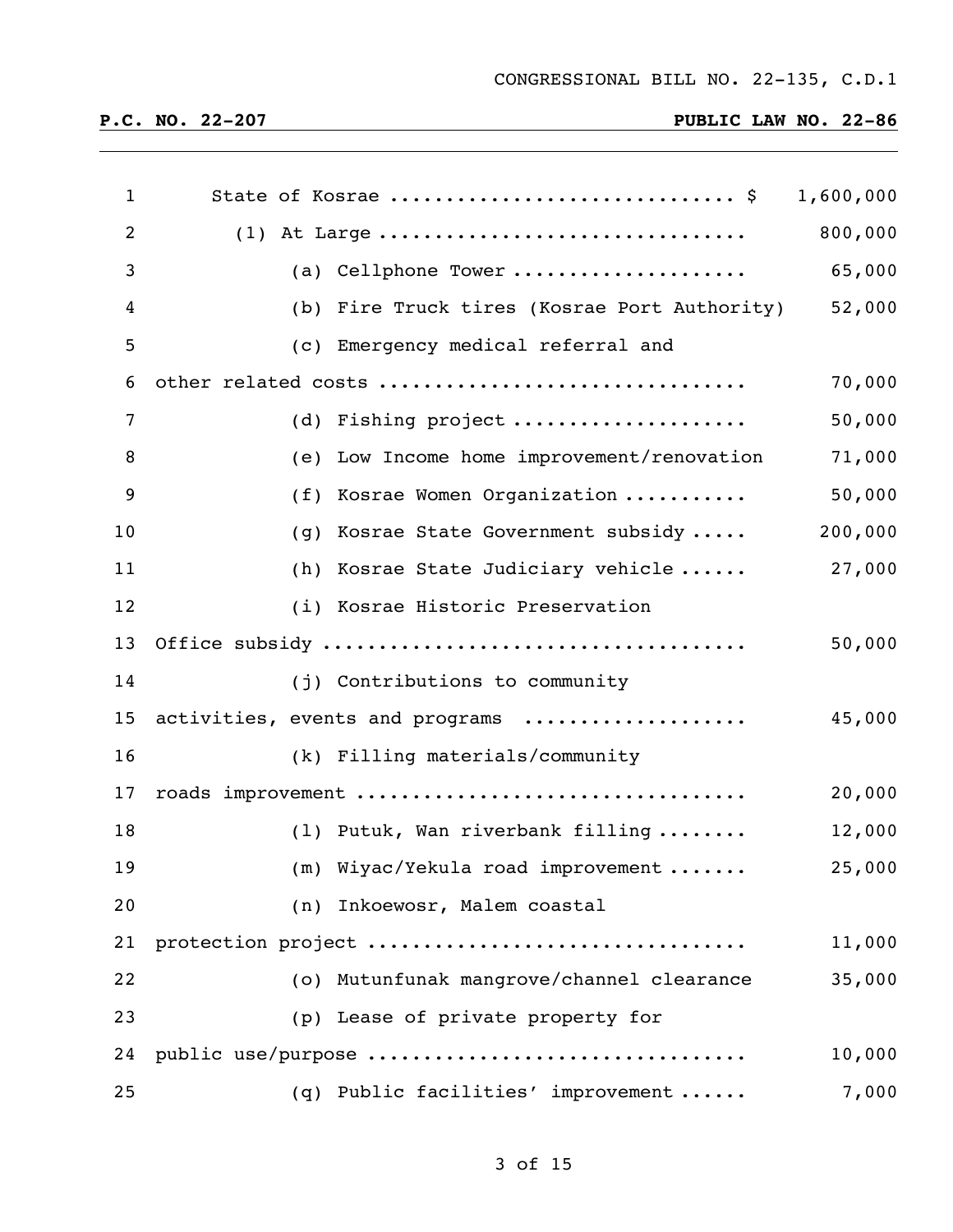| $\mathbf{1}$   |     | (2) Election District No. 1 \$                 | 800,000 |
|----------------|-----|------------------------------------------------|---------|
| $\overline{2}$ |     | (a) Kosrae Future Political Alternatives       | 50,000  |
| 3              | (b) | Solar freezers                                 | 50,000  |
| 4              | (C) | Solar lights                                   | 40,000  |
| 5              | (d) | Scholarships for Kosraeans                     | 100,000 |
| 6              | (e) | Subsidy for Kosrae State Government.           | 50,000  |
| 7              | (f) | Subsidy for Kosrae State Court                 | 40,000  |
| 8              | (g) | Subsidy for Kosrae State Legislature           | 40,000  |
| 9              | (h) | Subsidy for Lelu Town Government               | 30,000  |
| 10             | (i) | Subsidy for Malem Municipal Government         | 20,000  |
| 11             | (j) | Subsidy for Utwe Municipal Government          | 20,000  |
| 12             | (k) | Subsidy for Tafunsak Municipal Government      | 20,000  |
| 13             |     | (1) Subsidy for Walung Community               | 20,000  |
| 14             |     | (m) Fwintakol- Mutasrusr farm road             |         |
| 15             |     | improvement and maintenance                    | 20,000  |
| 16             |     | (n) Contributions to Youth Groups in the       |         |
| 17             |     | four villages and Walung                       | 25,000  |
| 18             |     | (o) Current and prior obligations              | 40,000  |
| 19             |     | (p) Sewing project                             | 20,000  |
| 20             |     | (q) Contributions to community events,         |         |
| 21             |     | programs and activities                        | 35,000  |
| 22             |     | (r) Kosrae Benevolent Association in Guam      | 45,000  |
| 23             |     | (s) Low income home improvement,               |         |
| 24             |     | repair and maintenance project                 | 55,000  |
| 25             |     | (t) Funding for Guam - Kosraeans repatriations | 30,000  |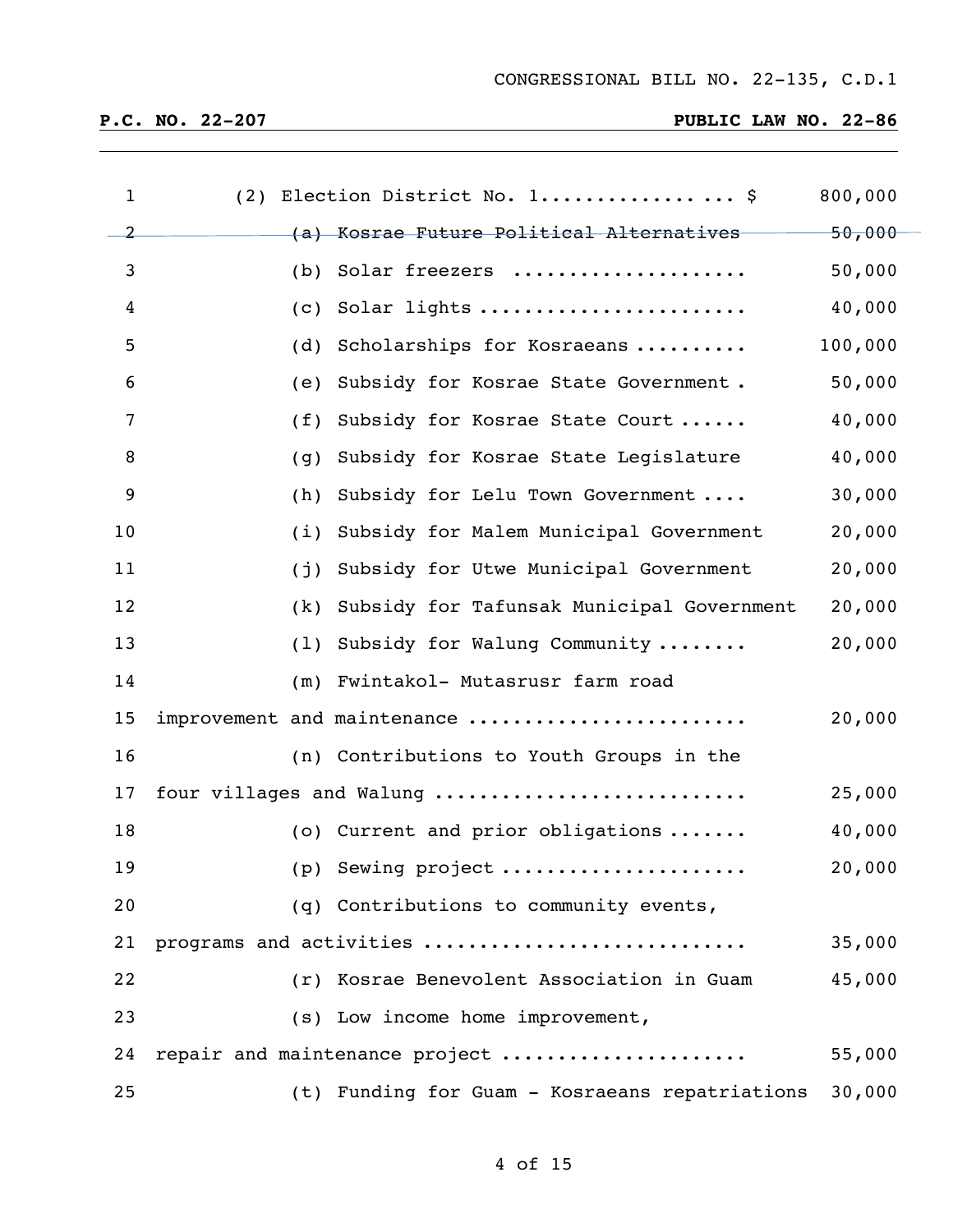| $\mathbf{1}$ | (u) Electronics training and skill                                   |
|--------------|----------------------------------------------------------------------|
| 2            | 40,000                                                               |
| 3            | (v) Road signs, markings, and traffic                                |
| 4            | 10,000                                                               |
| 5            | Section 4. Of the \$11,200,000 appropriated under this act,          |
| 6            | \$3,200,000 shall be apportioned for priority infrastructure         |
| 7            | projects and other public projects and social programs for the       |
| 8            | people of Pohnpei State.                                             |
| 9            | 3,200,000<br>State of Pohnpei                                        |
| 10           | 800,000<br>$(1)$ At Large                                            |
| 11           | 100,000<br>(a) Lohd road paving $\ldots \ldots \ldots \ldots \ldots$ |
| 12           | 100,000<br>(b) Enipoas/Wapar loop road                               |
| 13           | 100,000<br>(c) Pingelap Community Tower                              |
| 14           | 100,000<br>(d) Vessel Purchase subsidy                               |
| 15           | 100,000<br>(e) Pohnpei roads maintenance                             |
| 16           | 50,000<br>(f) Pehleng Jungle Road repair $#2$                        |
| 17           | 50,000<br>Nan Kepin Mweli Powerline<br>(g)                           |
| 18           | 50,000<br>(h) Outer islands community needs                          |
| 19           | (i) Medical assistance subsidy<br>50,000                             |
| 20           | 25,000<br>Marine Aqua development<br>(j)                             |
| 21           | Enipein School improvement<br>25,000<br>(k)                          |
| 22           | Nan Amwise New road clearing<br>20,000<br>(1)                        |
| 23           | Dolonier Concrete road repair<br>15,000<br>(m)                       |
| 24           | 15,000<br>Pohnpei Dahu and Oaroar improvement.<br>(n)                |
| 25           | (2) Election District No. 1<br>800,000                               |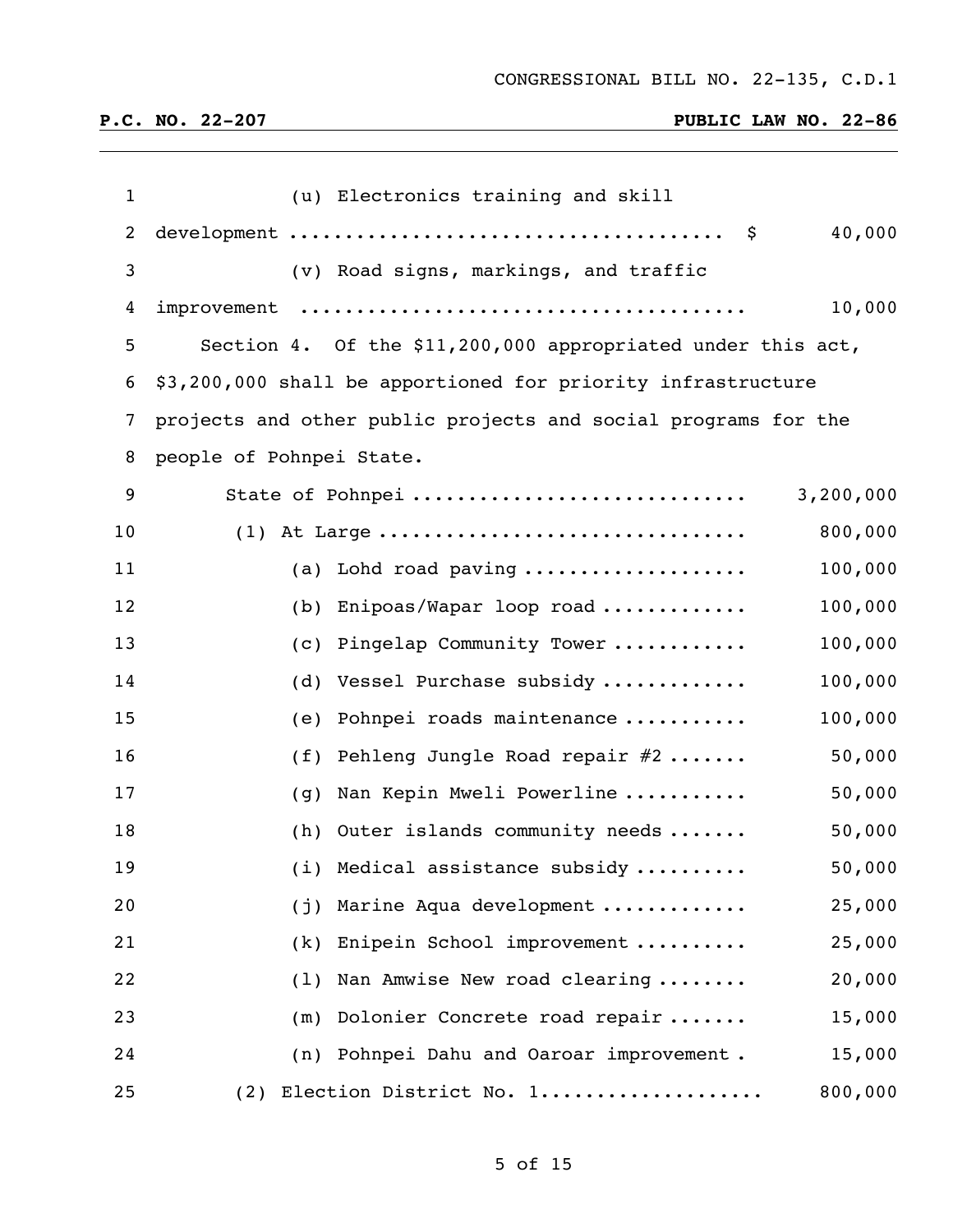| $\mathbf{1}$ |     | (a) Ninsel road paving  \$                            | 20,000  |
|--------------|-----|-------------------------------------------------------|---------|
| 2            |     | (b) Section 4 Kolonia roads paving project            | 20,000  |
| 3            |     | (c) Sokehs Powe road overlay                          |         |
| 4            |     | paving maintenance                                    | 40,000  |
| 5            |     | (d) Open flea public market                           |         |
| 6            |     | building project                                      | 450,000 |
| 7            |     | (e) Pohras road overlay paving $\ldots \ldots \ldots$ | 15,000  |
| 8            |     | (f) Lewetik road paving                               | 40,000  |
| 9            | (g) | Communication needs                                   | 20,000  |
| 10           |     | $(h)$ Tomwera road paving                             | 30,000  |
| 11           |     | (i) Palikir public school to COM-FSM                  |         |
| 12           |     | Palikir asphalt sidewalk project                      | 70,000  |
| 13           |     | (j) Sekere to Nanpohnmal secondary                    |         |
| 14           |     | road pot holes project                                | 15,000  |
| 15           |     | (k) COM-FSM students outstanding debts .              | 30,000  |
| 16           |     | (1) Pohnpei Transportation Authority                  |         |
| 17           |     | (PTA) Truck/transportation needs                      | 50,000  |
| 18           |     | (3) Election District No. 2                           | 800,000 |
| 19           |     | (a) Kinakapw road                                     | 25,000  |
| 20           | (b) | Nanroih road                                          | 20,000  |
| 21           | (c) | Kitam road                                            | 50,000  |
| 22           | (d) | Pihs road                                             | 100,000 |
| 23           | (e) | Nanpahlap road                                        | 70,000  |
| 24           | (f) | Nan Pworenais road                                    | 30,000  |
| 25           | (g) | Wapar civic center                                    | 20,000  |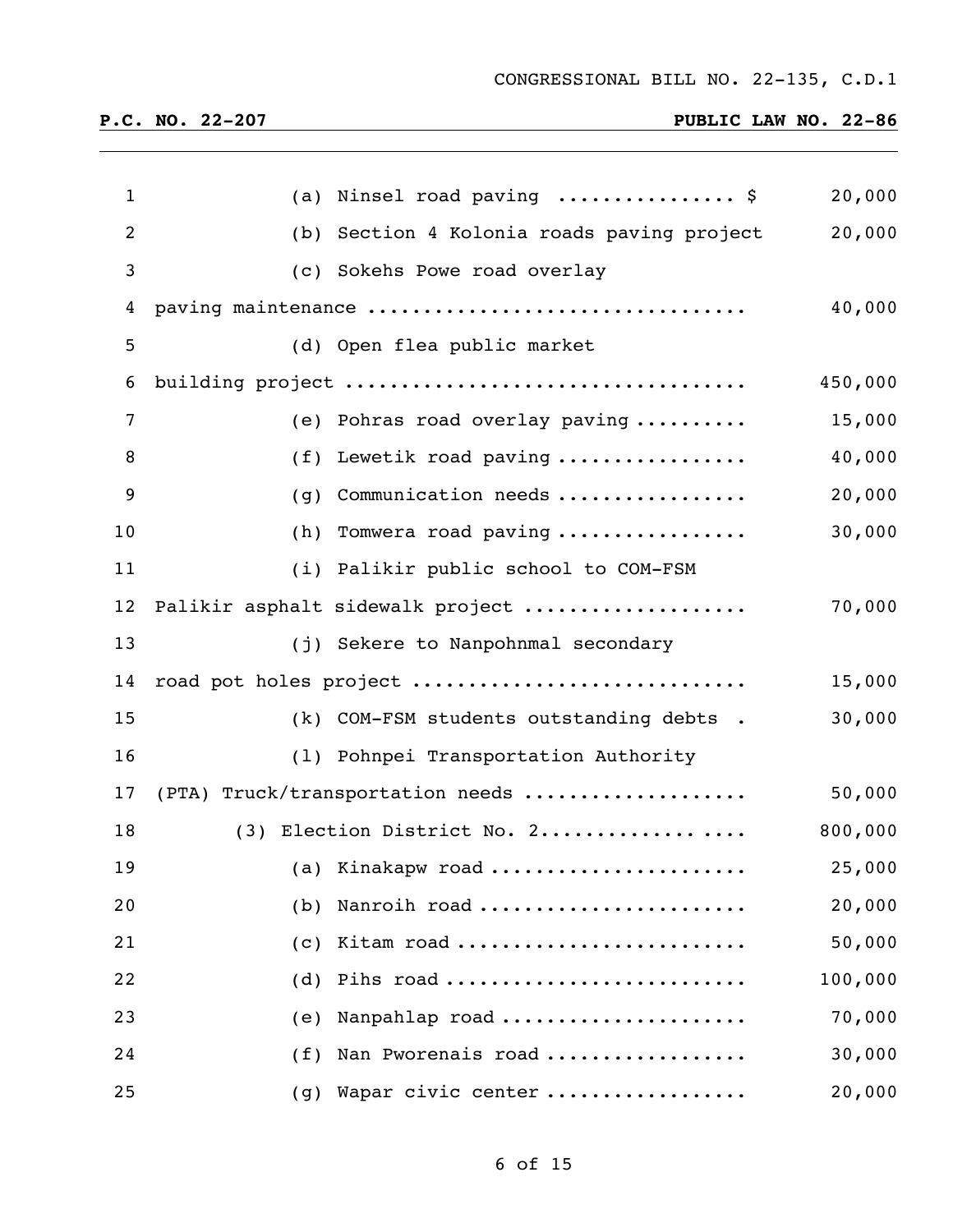| $\mathbf{1}$   |     | (h) Nanmand back filling  \$                                 | 15,000  |
|----------------|-----|--------------------------------------------------------------|---------|
| $\overline{2}$ |     | (i) Medical referral                                         | 10,000  |
| 3              |     | (j) Adminisrative support costs $-ED#2$                      | 60,000  |
| 4              |     | $(k)$ Wapar road                                             | 30,000  |
| 5              |     | $(1)$ MLMDA CCO matching                                     | 10,000  |
| 6              |     | (m) Public Projects and Social Programs.                     | 360,000 |
| 7              | (4) | Election District No. 3                                      | 800,000 |
| 8              |     | (a) Nanpil, Nett road paving                                 | 50,000  |
| 9              |     | (b) Eirke, Nett waterline extension                          | 50,000  |
| 10             |     | (c) Kepin Souna, Nett road paving                            | 150,000 |
| 11             |     | (d) Nan Kehma, Nett road paving                              | 50,000  |
| 12             |     | (e) Pohn Uluhl, Nett road construction                       | 35,000  |
| 13             |     | $(f)$ Nett road paving                                       | 50,000  |
| 14             |     | (g) Pahn Takai, U road paving                                | 100,000 |
| 15             |     | (h) Kepin Awak, U bridge paving                              | 50,000  |
| 16             |     | (i) Nan Ketipar, U road construction                         | 50,000  |
| 17             | (j) | Ios Maru, U new road construction                            | 25,000  |
| 18             | (k) | Tipwe Pinoare, U road construction                           | 35,000  |
| 19             |     | (1) Mei Kodokon, U road construction                         | 25,000  |
| 20             |     | (m) Pingelap Municipal Government                            |         |
| 21             |     |                                                              | 65,000  |
| 22             |     | (n) Mwokilloa Municipal Government                           |         |
| 23             |     |                                                              | 65,000  |
| 24             |     | Section 5. Of the \$11,200,000 appropriated under this act,  |         |
| 25             |     | \$4,800,000 shall be apportioned for priority infrastructure |         |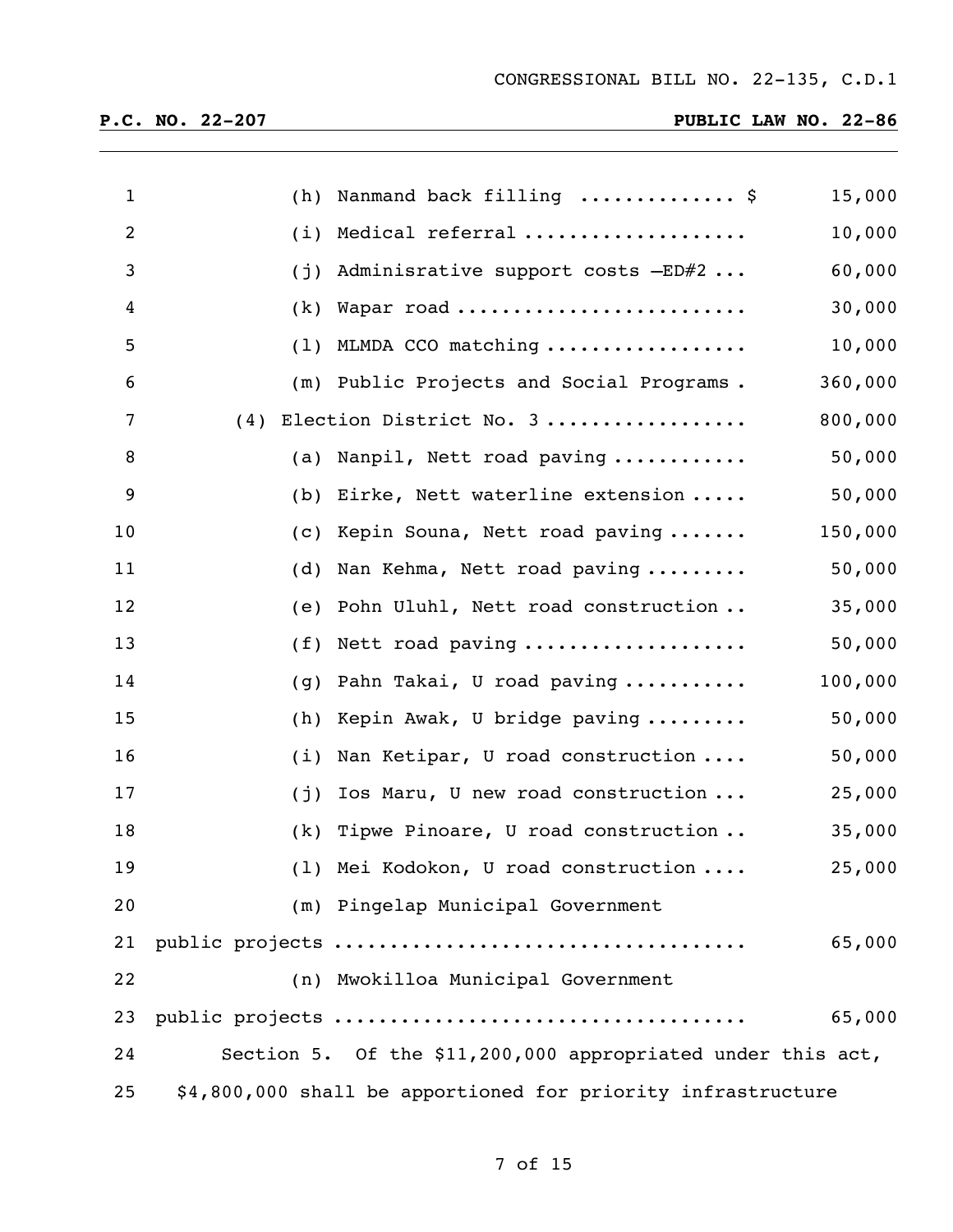| $\mathbf{1}$      | projects and other public projects and social programs for the |           |
|-------------------|----------------------------------------------------------------|-----------|
| $\overline{2}$    | people of Chuuk State.                                         |           |
| 3                 | State of Chuuk  \$ 4,800,000                                   |           |
| 4                 | (1) State Priority Infrastructure projects                     |           |
| 5                 | and other projects and programs                                | 2,100,000 |
| 6                 | (a) Tunnuk-Sapuk (Weno) Main Roads                             | 400,000   |
| 7                 | (b) Wichap-Epinup (Weno) Main Roads                            | 400,000   |
| 8                 | (c) Commuter Dock Area Improvements                            | 200,000   |
| 9                 | (d) Berea Christian School Constructions                       |           |
| 10 <sub>o</sub>   | and Improvements (including labor and material costs)          | 400,000   |
| 11                | (e) Caroline College & Pastoral                                |           |
| $12 \overline{ }$ | Institute (CCPI) Constructions (including                      |           |
| 13                | prior obligations)                                             | 150,000   |
| 14                | (f) Cathedral Multi-purpose Center                             |           |
| 15                | (including labor and material costs)                           | 150,000   |
| 16                | (g) St. Cecilia School Constructions                           |           |
| 17                | and Improvements (including labor and material)                | 100,000   |
| 18                | (h) Namusofo (Udot) Gymnasium Constructions                    |           |
| 19                | (including labor and material costs)<br>.                      | 100,000   |
| 20                | (i) Saramen Chuuk Academy School Bus                           | 50,000    |
| 21                | (j) Chuuk Brokerage Fees                                       |           |
| 22                | (prior years' obligations)                                     | 125,000   |
| 23                | (k) Chuuk Public Service Commission subsidy                    | 25,000    |
| 24                | $(2)$ At Large                                                 | 365,000   |
| 25                | (a) Administrative Support Costs                               |           |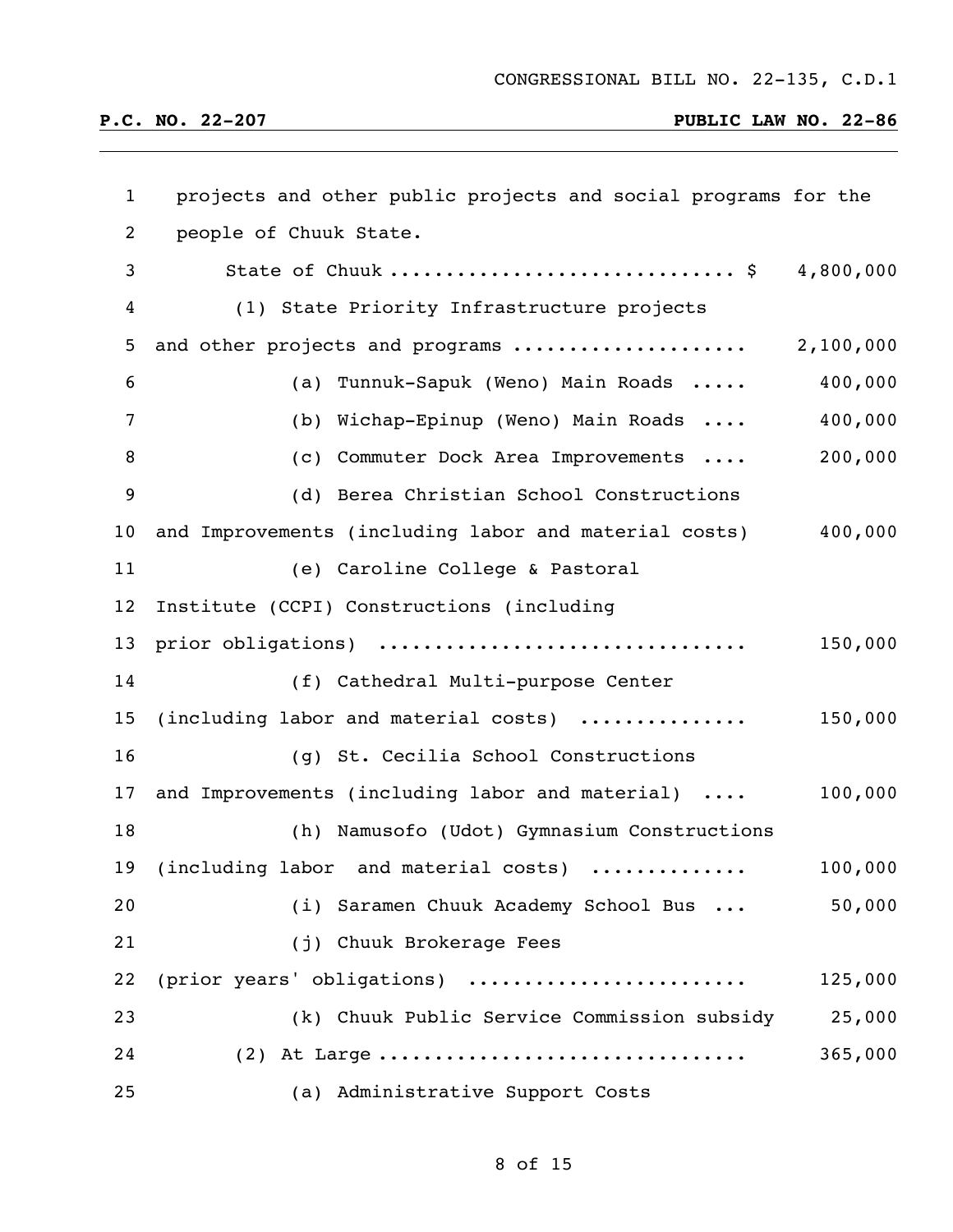| $\mathbf{1}$   | (including prior obligations)  \$                   | 50,000  |
|----------------|-----------------------------------------------------|---------|
| $\overline{2}$ | (b) Contributions to State, Municipal               |         |
| 3              | and Community Activities, Events and Programs       | 75,000  |
| $\overline{4}$ | (c) Fishing Projects                                | 40,000  |
| 5              | (d) Housing Renovations and Improvements            | 70,000  |
| 6              | (e) Land Transportation                             | 40,000  |
| $\overline{7}$ | (f) Women's Home Economic Projects                  | 10,000  |
| $\, 8$         | (g) Generators and Solar-powered                    |         |
| 9              | lighting and accessories                            | 10,000  |
| 10             | (h) Udot (Monowe) Roads Improvements/               |         |
| 11             | Beautification (including labor and material costs) | 15,000  |
| 12             | (i) Uman Leadership Conference                      |         |
| 13             | Participants' Allowance (January-February 2022)     | 10,000  |
| 14             | (j) Mechitiw Basketball Court and                   |         |
| 15             | Accessories (Including labor and material costs)    | 15,000  |
| 16             | (k) Moch Community School Construction              |         |
| 17             | (including labor and material costs)                | 20,000  |
| 18             | (1) Paata roads and bridges                         | 10,000  |
| 19             | (3) Election District No. 1                         | 400,000 |
| 20             | (a) Emergency food relief program                   | 100,000 |
| 21             | (b) Solar lights                                    | 75,000  |
| 22             | (c) Power and electrification project               | 25,000  |
| 23             | (d) MIDA's new vessels dedication                   |         |
| 24             | and celebration                                     | 50,000  |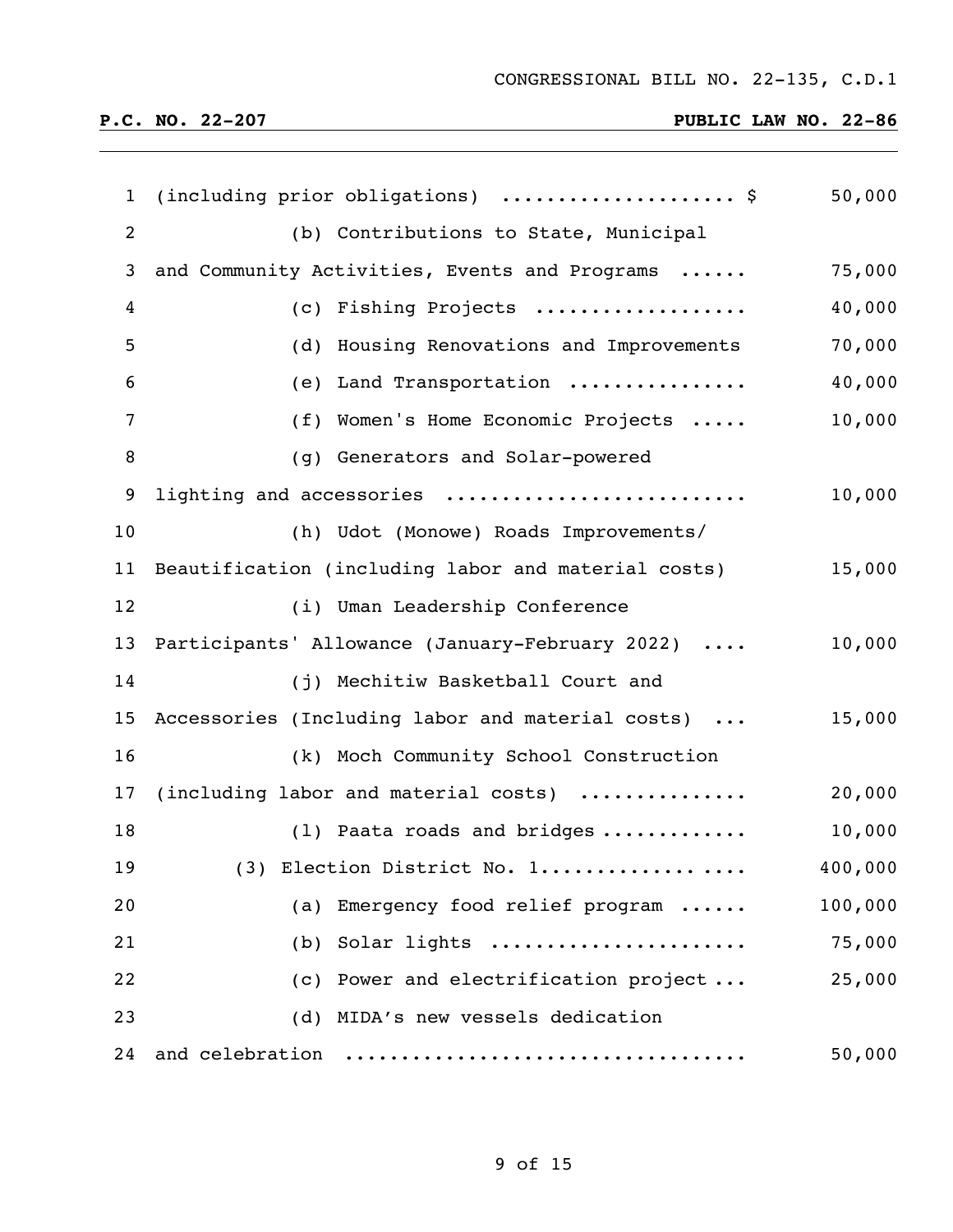| $\mathbf{1}$ |     | (e) Contributions to Community, Municipal and       |         |
|--------------|-----|-----------------------------------------------------|---------|
| 2            |     | traditional special occasions/activities/events  \$ | 50,000  |
| 3            |     | (f) Solar freezers                                  | 50,000  |
| 4            |     | (g) Housing renovation and improvement.             | 50,000  |
| 5            |     | $(4)$ Election District No. 2                       | 535,000 |
| 6            |     | (a) Administrative support costs                    | 25,000  |
| 7            |     | (b) Humanitarian assistance                         | 75,000  |
| 8            |     | (c) Repatriation of human remains                   | 20,000  |
| 9            |     | (d) Housing renovations                             | 100,000 |
| 10           |     | (e) Fishing project                                 | 30,000  |
| 11           |     | (f) Students financial assistance                   | 20,000  |
| 12           |     | (g) Sewing project                                  | 20,000  |
| 13           |     | (h) Land transportation                             | 60,000  |
| 14           |     | (i) Road improvement/maintenance                    |         |
| 15           |     | (contractual service)                               | 100,000 |
| 16           |     | (j) Municipal Governments subsidy                   | 30,000  |
| 17           |     | $(k)$ Travel needs                                  | 10,000  |
| 18           |     | (1) Mayor and Deputy Mayor of Weno                  |         |
| 19           |     | Municipal Government representation fund            | 10,000  |
| 20           |     | (m) Fonoton Island electrification                  | 35,000  |
| 21           |     | (5) Election District No. 3                         | 600,000 |
| 22           |     | (a) Southern Namoneas Development Authority         |         |
| 23           |     | operation/prior and current obligations             | 85,000  |
| 24           | (b) | Humanitarian assistance                             | 50,000  |
| 25           |     | (c) Food Security/Climate Change                    |         |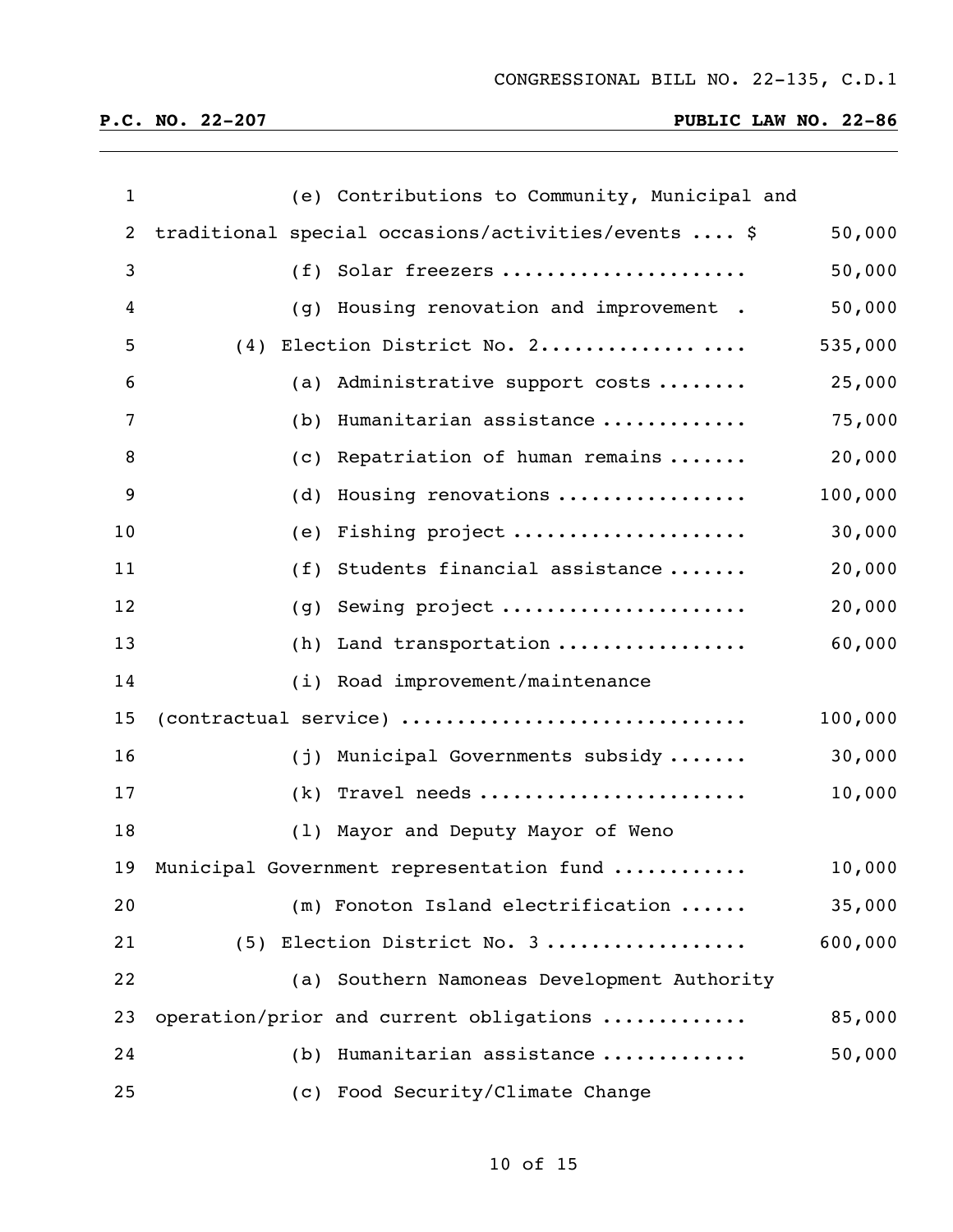CONGRESSIONAL BILL NO. 22-135, C.D.1

| $\mathbf{1}$   | Impact Study and Assessment  \$                 | 20,000  |
|----------------|-------------------------------------------------|---------|
| 2              | (d) Feasibility study on Fefan and              |         |
| 3              | Uman Islands for expansion of electricity/solar |         |
| 4              | renewable energy usage                          | 80,000  |
| 5              | (e) Construction of a Municipal office          |         |
| 6              | building on Fefan Island                        | 50,000  |
| $\overline{7}$ | (f) Construction of a Municipal office          |         |
| 8              | building on Uman Island                         | 50,000  |
| 9              | (g) Roads and shoreline improvement projects    | 40,000  |
| 10             | (h) Municipal Governments subsidies             | 40,000  |
| 11             | (i) Community Halls/ Housing Improvement        |         |
| 12             | (current and obligations)                       | 58,000  |
| 13             | (j) Students' financial assistance              | 30,000  |
| 14             | (k) Medical referrals                           | 15,000  |
| 15             | (1) Fishing project                             | 30,000  |
| 16             | $(m)$ Land transportation                       | 17,000  |
| 17             | (n) Contributions to community                  |         |
| 18             | activities/events/programs                      | 20,000  |
| 19             | (o) Sewing project                              | 10,000  |
| 20             | (p) Medications for un-insured patients.        | 5,000   |
| 21             | Election District No. 4<br>(6)                  | 400,000 |
| 22             | Fishing project<br>(a)                          | 50,000  |
| 23             | Land transportation<br>(b)                      | 40,000  |
| 24             | Housing renovation<br>(C)                       | 50,000  |
| 25             | (d) FDA administrative support costs            | 30,000  |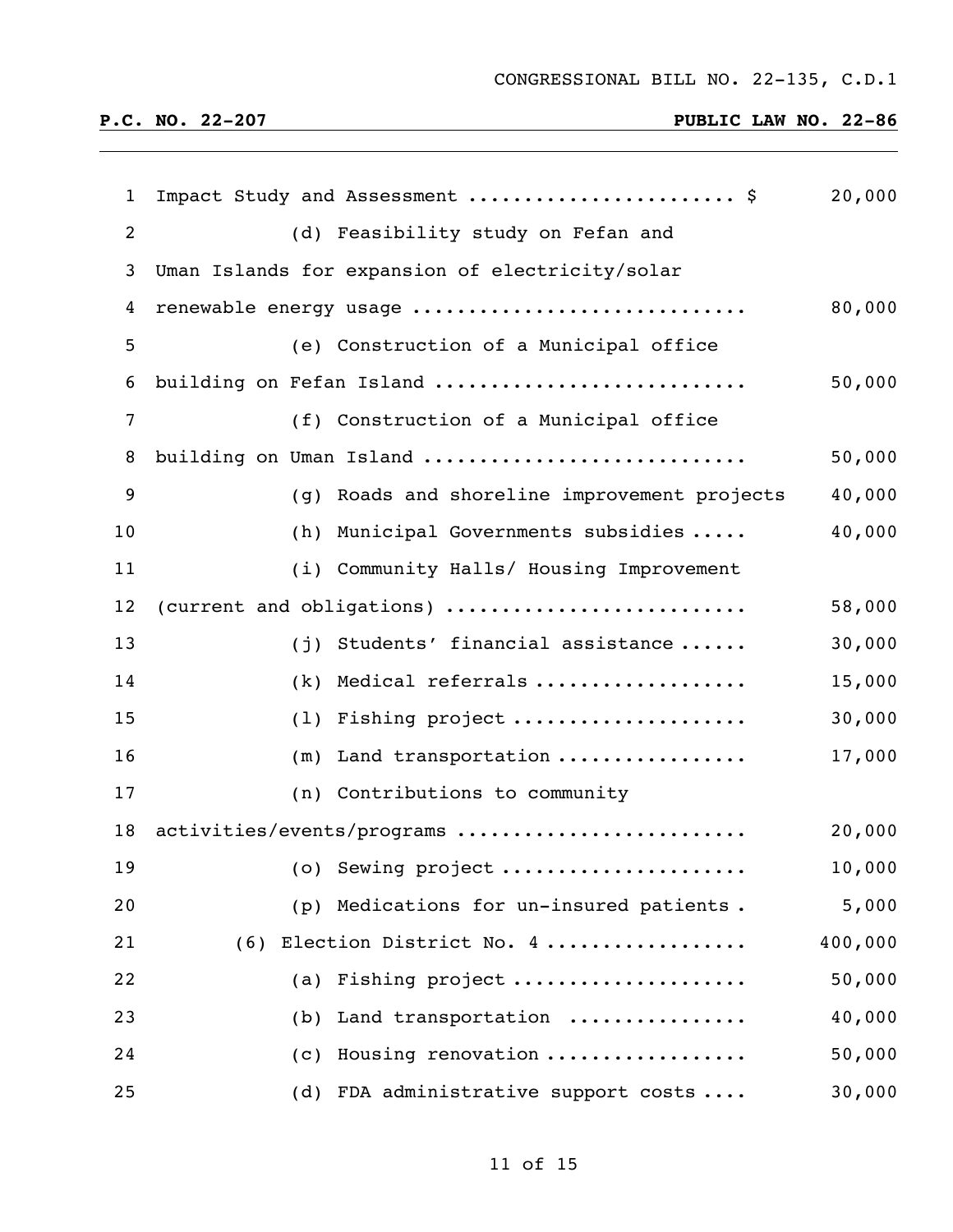| $\mathbf{1}$   |     | (e) Repatriation of human remains $\ldots$ , \$ | 25,000  |
|----------------|-----|-------------------------------------------------|---------|
| $\overline{2}$ |     | $(f)$ Travel needs                              | 25,000  |
| 3              |     | (g) Food relief program                         | 50,000  |
|                |     |                                                 |         |
| $\overline{4}$ |     | (h) Water project                               | 30,000  |
| 5              |     | (i) Municipal contribution                      | 100,000 |
| 6              |     | (7) Election District No. 5                     | 400,000 |
| $\overline{7}$ |     | (a) Contributions to community, municipal       |         |
| 8              |     | activities, events, programs                    | 20,000  |
| 9              |     | (b) Low Income/Community housing                |         |
| 10             |     | renovation/rehabilitation                       | 30,000  |
| 11             |     | (c) Students' financial assistance              | 20,000  |
| 12             |     | (d) Northwest refrigeration units               |         |
| 13             |     | and installment                                 | 15,000  |
| 14             |     | (e) Food relief program                         | 20,000  |
| 15             |     | (f) Land transportation                         | 35,000  |
| 16             |     | (q) CPUC subsidy for Northwest                  |         |
| 17             |     | residential wiring                              | 30,000  |
| 18             |     | (h) Administrative support costs                | 10,000  |
| 19             |     | (i) PMA outstanding freight for                 |         |
| 20             |     | Northwest school supplies                       | 10,000  |
| 21             | (i) | Fishing project                                 | 30,000  |
| 22             | (k) | POL/Freight/Charters                            | 100,000 |
| 23             | (1) | Satellite disc and installment                  | 40,000  |
| 24             | (m) | Solar power system                              | 40,000  |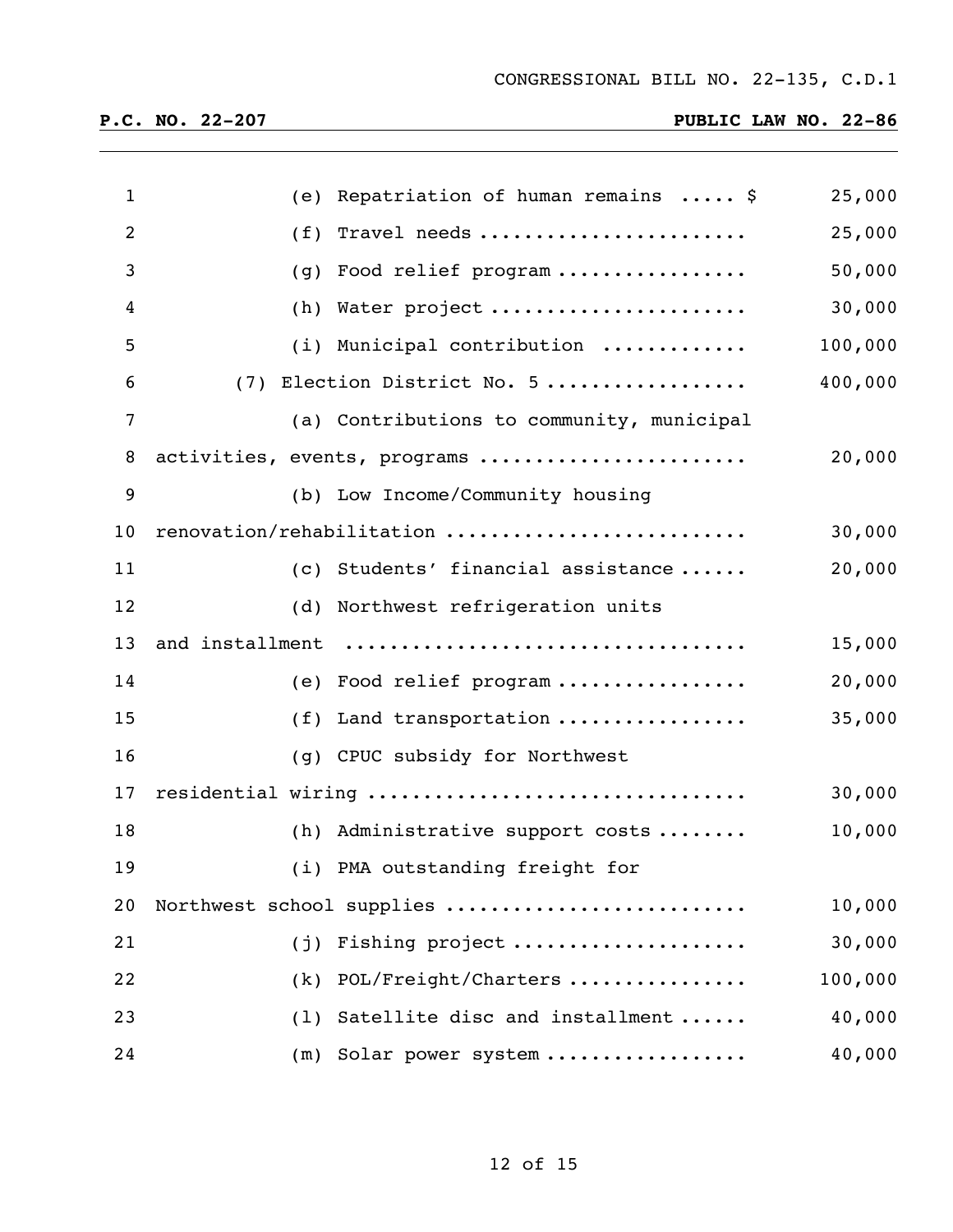| $\mathbf{1}$    | Section 6. Allotment and management of funds and lapse date.                        |
|-----------------|-------------------------------------------------------------------------------------|
| $\overline{2}$  | All funds appropriated by this act shall be allotted, managed,                      |
| 3               | administered and accounted for in accordance with applicable laws,                  |
| $\overline{4}$  | including, but not limited to, the Financial Management Act of                      |
| 5 <sub>1</sub>  | 1979. The allottee shall be responsible for ensuring that these                     |
| 6               | funds, or so much thereof as may be necessary, are used solely for                  |
| $7\overline{ }$ | the purpose specified in this act, and that no obligations are                      |
| 8               | incurred in excess of the sum appropriated. The allottee of the                     |
| 9               | funds appropriated under section 2 of this act shall be the                         |
| $10\,$          | Governor of Yap State or his designee. The allottee of funds                        |
| 11              | appropriated under subsection 3(1) of this act shall be the                         |
| 12 <sub>2</sub> | Governor of the State of Kosrae or his designee; the allottee of                    |
| 13              | funds appropriated under subsection 3(2) of this act shall be the                   |
| 14              | Mayor of Lelu Town Government or his designee. The allottee of                      |
| 15              | funds appropriated under section 4 of this act shall be the                         |
| 16              | President of the Federated States of Micronesia or his designee;                    |
| 17              | PROVIDED THAT, the allottee of funds appropriated under subsection                  |
| 18              | $4(1)(c)$ of this act shall be the FSM Telecommunication                            |
| 19              | Corporation; the allottee of funds appropriated under subsection                    |
| 20              | $4(1)(g)$ of this act shall be the Pohnpei Utility Corporation                      |
| 21              | (PUC); the allottee of funds appropriated under subsections                         |
| 22              | $4(1)(a)$ , $4(2)(a)$ , $4(2)(b)$ , $4(2)(c)$ , $4(2)(e)$ , $4(2)(f)$ , $4(2)(h)$ , |
| 23              | $4(2)(i)$ , $4(2)(j)$ and $4(2)(1)$ of this act shall be the Pohnpei                |
| 24              | Transportation Authority (PTA); the allottee of funds appropriated                  |
| 25              | under subsections $4(1)(j)$ , $4(2)(d)$ and $4(3)(1)$ of this act shall             |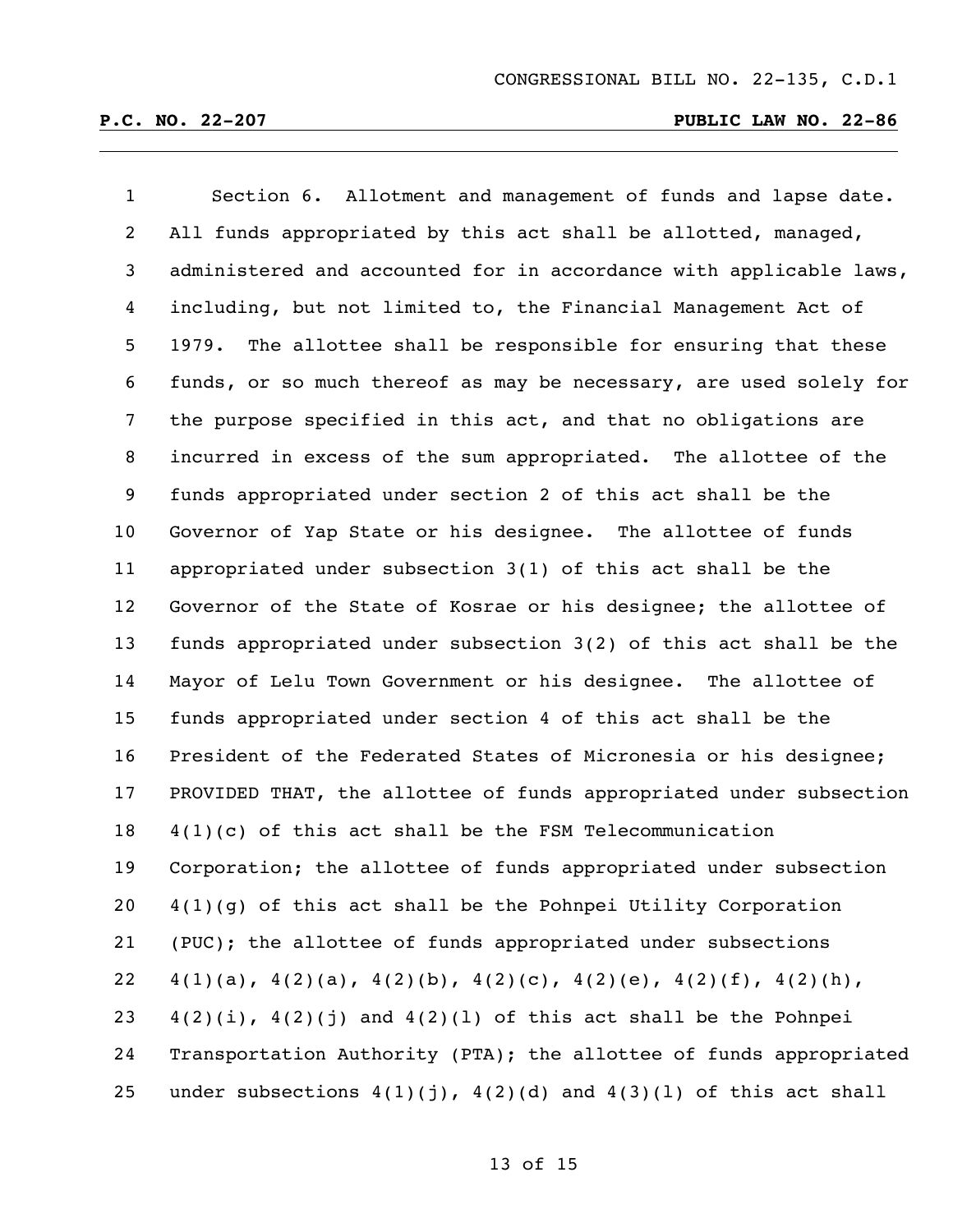| $\mathbf{1}$   | be the Secretary of the Department of Resources and Development or                  |
|----------------|-------------------------------------------------------------------------------------|
| $\overline{2}$ | her designee; the allottee of the funds appropriated under                          |
| 3              | subsections $4(1)(b)$ , $4(1)(d)$ , $4(1)(e)$ , $4(1)(f)$ , $4(1)(h)$ , $4(1)(k)$ , |
| 4              | $4(1)(1)$ , $4(1)(m)$ , $4(1)(n)$ , $4(2)(g)$ , $4(3)(a)$ , $4(3)(b)$ , $4(3)(c)$ , |
| 5              | $4(3)(d)$ , $4(3)(e)$ , $4(3)(f)$ , $4(3)(g)$ , $4(3)(h)$ , $4(3)(j)$ and $4(3)(k)$ |
| 6              | of this act shall be the Secretary of the Department of                             |
| 7              | Transportation, Communications and Infrastructure or his designee;                  |
| 8              | the allottee of funds appropriated under subsection $4(2)(k)$ of                    |
| 9              | this act shall be the President of the COM-FSM or his designee;                     |
| 10             | the allottee of funds appropriated under subsections $4(1)(i)$ and                  |
| 11             | $4(3)(i)$ of this act shall be the Secretary of the Department of                   |
| 12             | Health and Social Affairs or her designee; the allottee of funds                    |
| 13             | appropriated under subsection $4(3)(m)$ of this act shall be the                    |
| 14             | Vice President of the Federated States of Micronesia or his                         |
| 15             | designee. The allottee of the funds appropriated under                              |
| 16             | subsections $5(1)$ , $5(2)$ and $5(7)$ of this act shall be the Governor            |
| 17             | of Chuuk State or his designee; the allottee of the funds                           |
| 18             | appropriated under subsection 5(3) of this act shall be the                         |
| 19             | Mortlocks Island Development Authority (MIDA); the allottee of                      |
| 20             | funds appropriated under subsection 5(4) of this act shall be the                   |
| 21             | Mayor of Weno Municipal Government or his designee; the allottee                    |
| 22             | of the funds appropriated under subsection 5(5) of this act shall                   |
| 23             | be the Southern Namoneas Development Authority; the allottee of                     |
| 24             | the funds appropriated under subsection 5(6) of this act shall be                   |
| 25             | the Faichuk Development Authority.<br>The authority of the allottee                 |